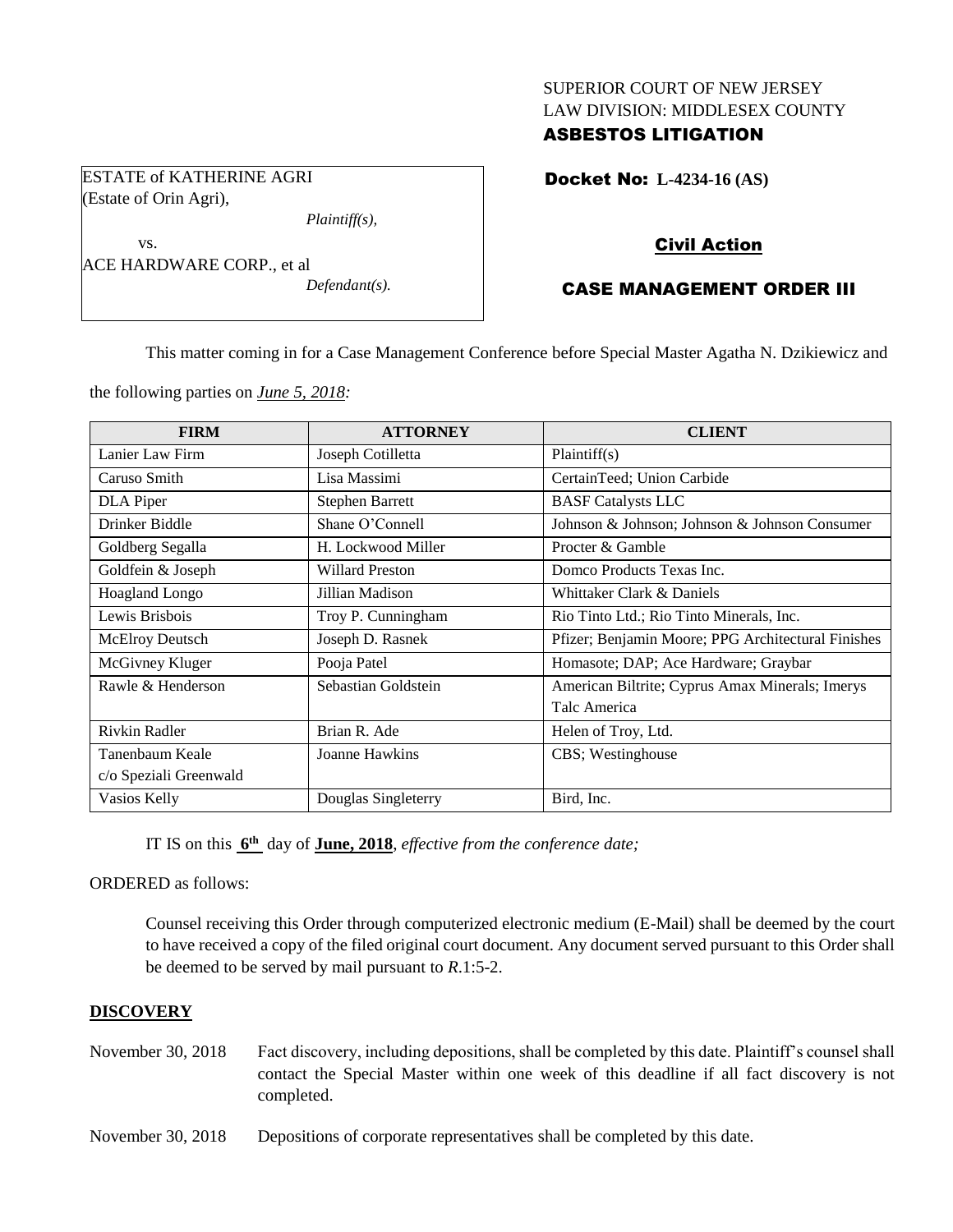## **CASE MANAGEMENT CONFERENCE**

September 26, 2018 @ 10:00am Case Management Conference is scheduled before the Special Master.

#### **EARLY SETTLEMENT**

March 15, 2019 Settlement demands shall be served on all counsel and the Special Master by this date.

#### **SUMMARY JUDGMENT MOTION PRACTICE**

- January 18, 2019 Plaintiff's counsel shall advise, in writing, of intent not to oppose motions by this date.
- February 1, 2019 Summary judgment motions shall be filed no later than this date.
- March 1, 2019 Last return date for summary judgment motions.

#### **MEDICAL DEFENSE**

- December 31, 2018 Plaintiff shall serve medical expert reports by this date.
- December 31, 2018 Upon request by defense counsel, plaintiff is to arrange for the transfer of pathology specimens and x-rays, if any, by this date.
- April 30, 2019 Defendants shall identify its medical experts and serve medical reports, if any, by this date. In addition, defendants shall notify plaintiff's counsel (as well as all counsel of record) of a joinder in an expert medical defense by this date.

#### **LIABILITY EXPERT REPORTS**

- December 31, 2018 Plaintiff shall identify its liability experts and serve liability expert reports or a certified expert statement by this date or waive any opportunity to rely on liability expert testimony.
- April 30, 2019 Defendants shall identify its liability experts and serve liability expert reports, if any, by this date or waive any opportunity to rely on liability expert testimony.

#### **ECONOMIST EXPERT REPORTS**

- December 31, 2018 Plaintiff shall identify its expert economists and serve expert economist report(s), if any, by this date or waive any opportunity to rely on economic expert testimony.
- April 30, 2019 Defendants shall identify its expert economists and serve expert economist report(s), if any, by this date or waive any opportunity to rely on economic expert testimony.

#### **EXPERT DEPOSITIONS**

May 31, 2019 Expert depositions shall be completed by this date. To the extent that plaintiff and defendant generic experts have been deposed before, the parties seeking that deposition in this case must file an application before the Special Master and demonstrate the necessity for that deposition. To the extent possible, documents requested in a deposition notice directed to an expert shall be produced three days in advance of the expert deposition. The expert shall not be required to produce documents that are readily accessible in the public domain.

 $\_$  ,  $\_$  ,  $\_$  ,  $\_$  ,  $\_$  ,  $\_$  ,  $\_$  ,  $\_$  ,  $\_$  ,  $\_$  ,  $\_$  ,  $\_$  ,  $\_$  ,  $\_$  ,  $\_$  ,  $\_$  ,  $\_$  ,  $\_$  ,  $\_$  ,  $\_$  ,  $\_$  ,  $\_$  ,  $\_$  ,  $\_$  ,  $\_$  ,  $\_$  ,  $\_$  ,  $\_$  ,  $\_$  ,  $\_$  ,  $\_$  ,  $\_$  ,  $\_$  ,  $\_$  ,  $\_$  ,  $\_$  ,  $\_$  ,